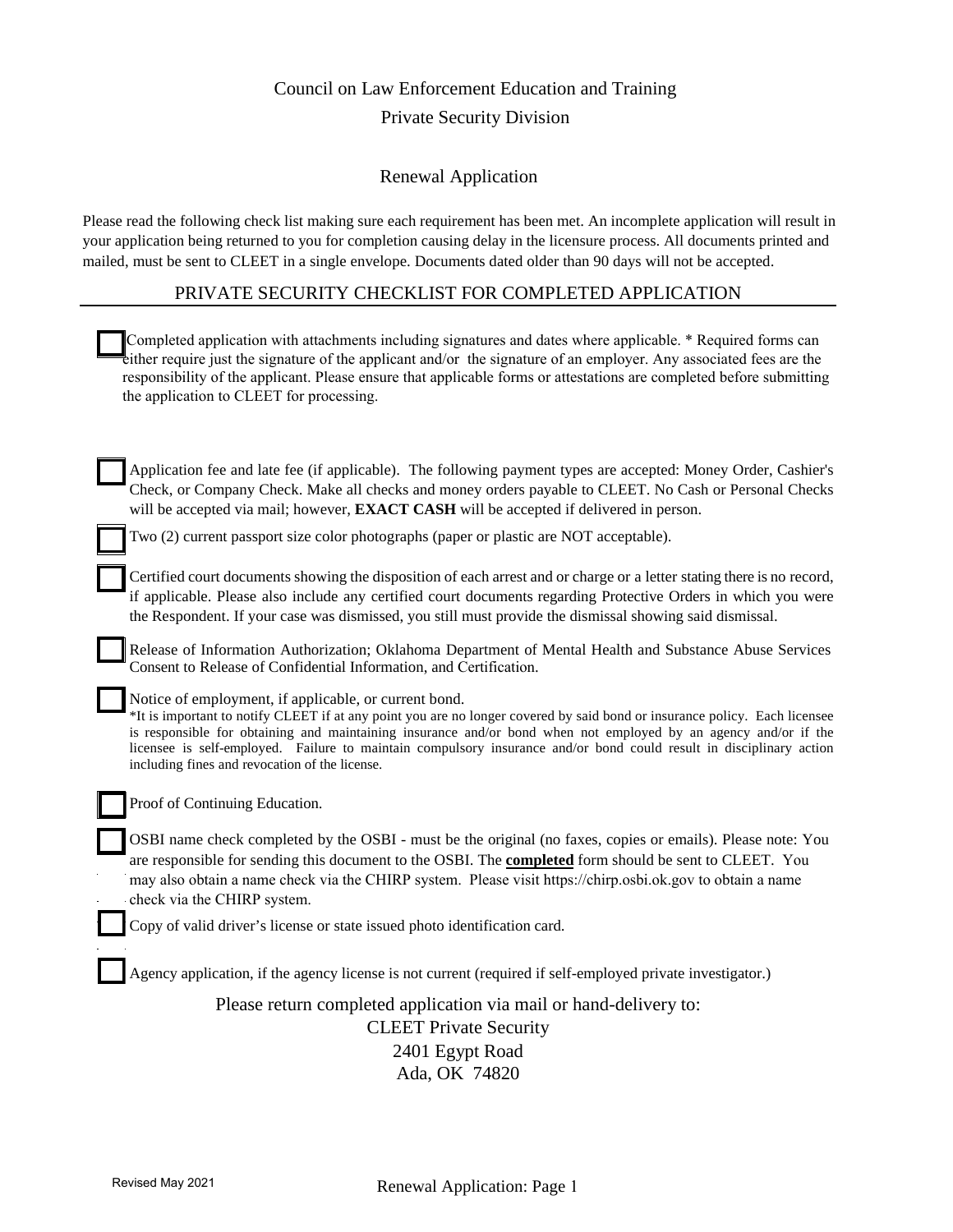### **RENEWAL LICENSE APPLICATION**

If the license is expired over 30 days, you will be required to complete a new application for submission which will require a new licensing fee and fingerprints as well as a current MMPI for an armed license.

Please complete each line. Enter N/A if the question does not apply to you.

| Type of License Requested (Check one)                | Cost     |
|------------------------------------------------------|----------|
| <b>Unarmed Security Guard</b>                        | \$50.00  |
| <b>Armed Security Guard</b>                          | \$100.00 |
| <b>Unarmed Private Investigator</b>                  | \$50.00  |
| Armed Private Investigator                           | \$100.00 |
| Unarmed Guard and Private Investigator (combination) | \$150.00 |
| Armed Guard and Private Investigator (combination)   | \$150.00 |
| <b>Expired license late fee</b>                      | \$25.00  |

### **Applicant Information:**

|                                                                                                                                                                                                                                |                                                                                                                                                                                                          | Last Name: Suffix: Suffix:                                                                                                                                                                                                                                                     |
|--------------------------------------------------------------------------------------------------------------------------------------------------------------------------------------------------------------------------------|----------------------------------------------------------------------------------------------------------------------------------------------------------------------------------------------------------|--------------------------------------------------------------------------------------------------------------------------------------------------------------------------------------------------------------------------------------------------------------------------------|
|                                                                                                                                                                                                                                |                                                                                                                                                                                                          | First Name: Middle Name: Middle Name:                                                                                                                                                                                                                                          |
|                                                                                                                                                                                                                                |                                                                                                                                                                                                          | SSN: / / Date of Birth: Gender: Race: Race:                                                                                                                                                                                                                                    |
| Height: Weight: Weight: Hair Color: Eye Color:                                                                                                                                                                                 |                                                                                                                                                                                                          |                                                                                                                                                                                                                                                                                |
| Previous Names: (maiden, name change, alias or if not applicable put N/A)                                                                                                                                                      |                                                                                                                                                                                                          |                                                                                                                                                                                                                                                                                |
| Mailing Address: 1988 and 2008 and 2008 and 2008 and 2008 and 2008 and 2008 and 2008 and 2008 and 2008 and 200                                                                                                                 |                                                                                                                                                                                                          |                                                                                                                                                                                                                                                                                |
|                                                                                                                                                                                                                                |                                                                                                                                                                                                          | City: State: State: Zip Code: County:                                                                                                                                                                                                                                          |
|                                                                                                                                                                                                                                |                                                                                                                                                                                                          | Physical Address (if different than mailing address): ___________________________                                                                                                                                                                                              |
|                                                                                                                                                                                                                                |                                                                                                                                                                                                          | City: State: State: Zip Code: County:                                                                                                                                                                                                                                          |
|                                                                                                                                                                                                                                |                                                                                                                                                                                                          |                                                                                                                                                                                                                                                                                |
| Email Address: Lawrence and Contact the Contract of the Contract of the Contract of the Contract of the Contract of the Contract of the Contract of the Contract of the Contract of the Contract of the Contract of the Contra |                                                                                                                                                                                                          |                                                                                                                                                                                                                                                                                |
| <b>Required Continuing Education:</b>                                                                                                                                                                                          | 8 hours of continuing education for unarmed/armed security guard<br>16 hours of continuing education for unarmed/armed private investigator<br>16 hours of continuing education for combination licenses |                                                                                                                                                                                                                                                                                |
| name on the back of the photographs and affix them inside this box.                                                                                                                                                            |                                                                                                                                                                                                          | Information and other requirements: Applicant, please submit a copy of your current valid state issued photo ID or driver license<br>with this application. The application process requires two passport sized $(2"x2")$ , color photographs be submitted as well. Write your |

 *Attach photos here*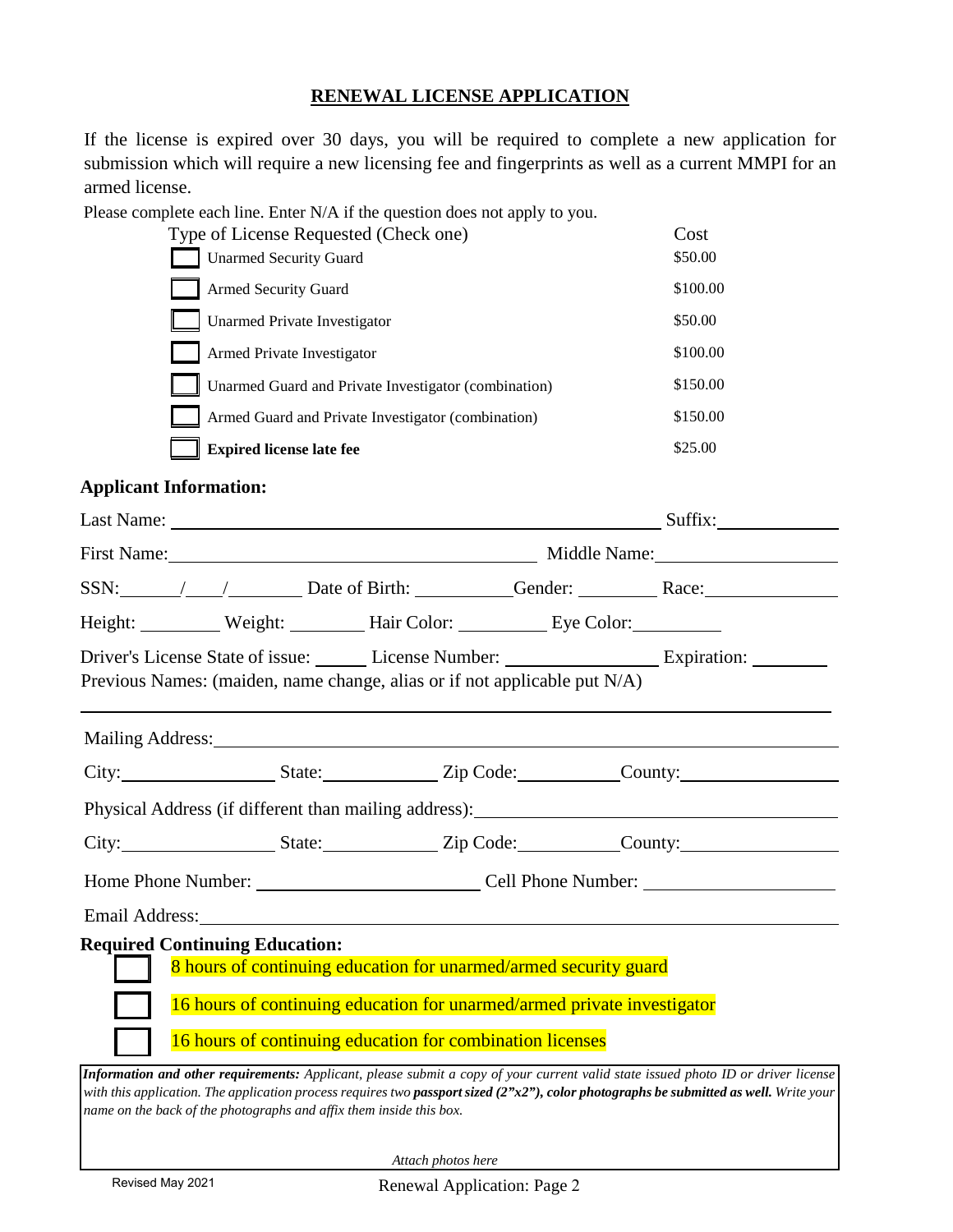### **Certification**

The above referenced portion of the Oklahoma Security Guard and Private Investigator Act (the "Act") requires that all applicants certify that he or she have no disqualifying pleas or convictions as specified in the Act, or by CLEET. A list of disqualifying pleas and convictions is included with this application. Your application cannot be processed until such time as this certification is completed. Please note, knowingly submitting an application with false or misleading information to the Council is sufficient grounds to file felony charges against the applicant.

I, do state under penalty of perjury under the laws of Oklahoma, that I have no disqualifying pleas or convictions as specified by the Oklahoma Security Guard and Private Investigator Act, or by CLEET, or that I have the following potentially disqualifying plea(s) or conviction(s) which I believe may be waived by CLEET pursuant to the Act but I have no other disqualifying pleas or convictions. I further certify that all statements made by me in conjunction with this application and pursuant to the Act are true and correct and that I have read, understand, and agree to comply with the provisions of the Act, CLEET administrative rules, and any other applicable law or rule.

\_\_\_\_\_\_\_\_\_\_\_\_\_\_\_\_\_\_\_\_\_\_\_\_\_\_\_\_\_\_\_\_\_\_\_\_\_\_\_\_\_\_\_\_\_\_\_\_\_\_\_\_\_\_\_\_\_\_\_\_\_\_\_\_\_\_\_\_\_\_\_\_\_\_\_\_\_\_\_\_\_\_\_\_ \_\_\_\_\_\_\_\_\_\_\_\_\_\_\_\_\_\_\_\_\_\_\_\_\_\_\_\_\_\_\_\_\_\_\_\_\_\_\_\_\_\_\_\_\_\_\_\_\_\_\_\_\_\_\_\_\_\_\_\_\_\_\_\_\_\_\_\_\_\_\_\_\_\_\_\_\_\_\_\_\_\_\_\_ \_\_\_\_\_\_\_\_\_\_\_\_\_\_\_\_\_\_\_\_\_\_\_\_\_\_\_\_\_\_\_\_\_\_\_\_\_\_\_\_\_\_\_\_\_\_\_\_\_\_\_\_\_\_\_\_\_\_\_\_\_\_\_\_\_\_\_\_\_\_\_\_\_\_\_\_\_\_\_\_\_\_\_\_ \_\_\_\_\_\_\_\_\_\_\_\_\_\_\_\_\_\_\_\_\_\_\_\_\_\_\_\_\_\_\_\_\_\_\_\_\_\_\_\_\_\_\_\_\_\_\_\_\_\_\_\_\_\_\_\_\_\_\_\_\_\_\_\_\_\_\_\_\_\_\_\_\_\_\_\_\_\_\_\_\_\_\_\_ \_\_\_\_\_\_\_\_\_\_\_\_\_\_\_\_\_\_\_\_\_\_\_\_\_\_\_\_\_\_\_\_\_\_\_\_\_\_\_\_\_\_\_\_\_\_\_\_\_\_\_\_\_\_\_\_\_\_\_\_\_\_\_\_\_\_\_\_\_\_\_\_\_\_\_\_\_\_\_\_\_\_\_\_ \_\_\_\_\_\_\_\_\_\_\_\_\_\_\_\_\_\_\_\_\_\_\_\_\_\_\_\_\_\_\_\_\_\_\_\_\_\_\_\_\_\_\_\_\_\_\_\_\_\_\_\_\_\_\_\_\_\_\_\_\_\_\_\_\_\_\_\_\_\_\_\_\_\_\_\_\_\_\_\_\_\_\_\_ \_\_\_\_\_\_\_\_\_\_\_\_\_\_\_\_\_\_\_\_\_\_\_\_\_\_\_\_\_\_\_\_\_\_\_\_\_\_\_\_\_\_\_\_\_\_\_\_\_\_\_\_\_\_\_\_\_\_\_\_\_\_\_\_\_\_\_\_\_\_\_\_\_\_\_\_\_\_\_\_\_\_\_\_

List potentially disqualifying pleas or convictions:

I state under penalty of perjury under the laws of Oklahoma that the foregoing is true and correct.

Applicant Signature Date and Place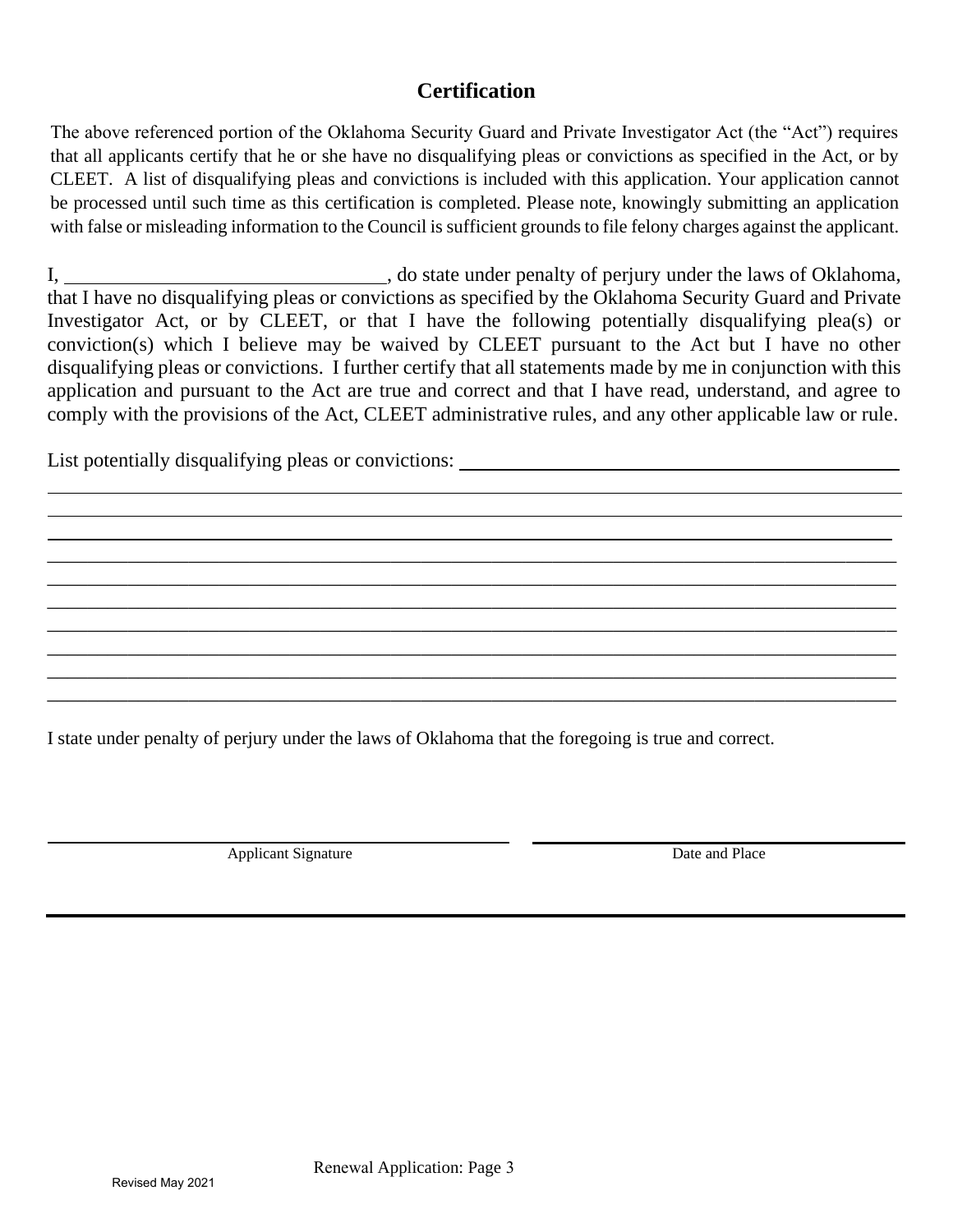### **RELEASE OF INFORMATION AUTHORIZATION**

**WARNING: This release is your voluntary authorization to the Council on Law Enforcement Education and Training, its employees and representatives, to both gather and release your personal information as needed to fulfill the requirements of Oklahoma statutes related to private security licensing. Once signed this release will remain in effect until such time as CLEET is notified, in writing, that you wish to revoke this authorization. Please note, any person who knowingly makes a false statement on any application to the Council on Law Enforcement Education and Training for a license pursuant to the Oklahoma Security Guard and Private Security Act, or who otherwise commits a fraud in connection with such application can be charged with a felony. SeeTitle 59 § 1750.11(B).**

I, hereby authorize any individual or any agency - governmental, private or otherwise - to release, on a confidential basis, any information regarding my present and past employments, including but not limited to, time sheets, employment applications, resumes, performance evaluations, worker's compensation claims, and/or insurance claims. Further, I authorize the release of any medical record, medical evaluation, and information related to, or an actual, criminal history, or other information which may be deemed confidential or protected, to any authorized representative or employee of the Council on Law Enforcement Education and Training for the purpose of determining my eligibility to obtain and retain a license as a unarmed security guard, armed security guard, armed or unarmed private investigator, or owner/officer/other licensed representative of a security agency or investigative agency.

I, turther authorize the Council on Law Enforcement Education and Training, its authorized representatives and employees, to release to any law enforcement agency or employer, information held by the Council concerning my application.

**A copy of this authorization is agreed by the undersigned to have the same effect and force as the original.**

Original Signature of Applicant Date

Printed Name of Applicant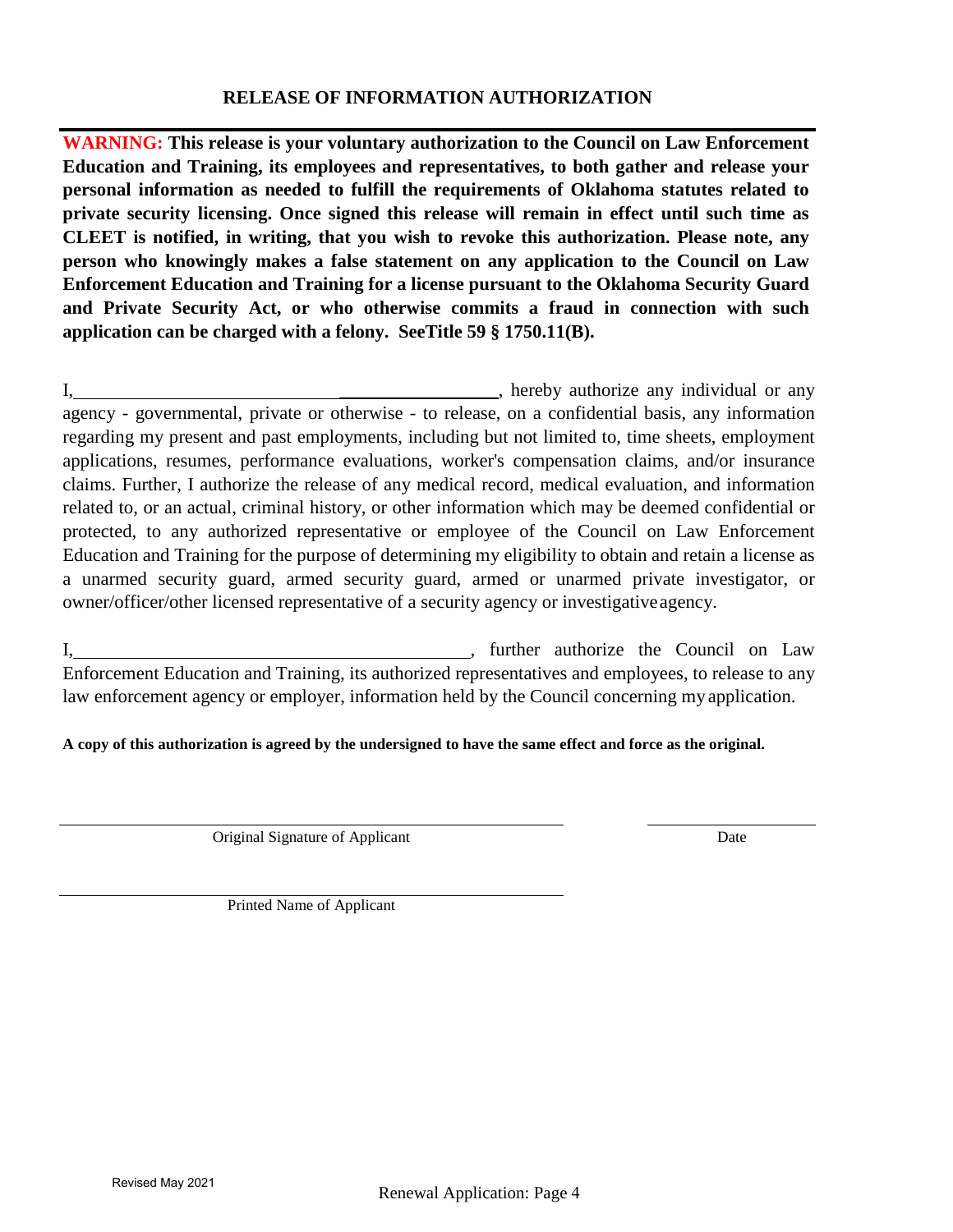### **Oklahoma Department of Mental Health and Substance Abuse Services Consent for Release of Confidential Information**

| Print Full Name (must include middle initial):                                                                                                                                                                                 |         |           |         |  |
|--------------------------------------------------------------------------------------------------------------------------------------------------------------------------------------------------------------------------------|---------|-----------|---------|--|
| Last Four SSN:                                                                                                                                                                                                                 | Gender: |           |         |  |
| Physical Address: No. 1996. The Second Second Second Second Second Second Second Second Second Second Second Second Second Second Second Second Second Second Second Second Second Second Second Second Second Second Second S |         |           |         |  |
| City:<br><u> 1990 - Jan Barbara III, politik po</u>                                                                                                                                                                            | State:  | Zip Code: | County: |  |

I, 1. **I** authorize the Oklahoma Department of Mental Health and Substance Abuse Services to release to the Council on Law Enforcement Education and Training (CLEET) any and all information concerning whether I have ever been involuntarily committed to an Oklahoma State Mental Institution or home. This authorization is given as part of my CLEET application for a Private Security Guard or Private Investigator License. This consent shall expire upon notification from CLEET that I (applicant) am approved to receive a security guard and/or private investigator license.

I hereby acknowledge that this consent for the release of information is given freely and voluntarily. I understand that I may revoke the consent in writing at any time unless action has already been taken based upon it, and in any event this consent expires in ninety (90) days from the date of signing or upon conditions described above, unless a longer period has been specified.

THE INFORMATION AUTHORIZED FOR RELEASE MAY INCLUDE RECORDS WHICH MAY INDICATE THE PRESENCE OF A COMMUNICABLE DISEASEINCLUDING, BUT NOT LIMITED TO, HEPATITIS, SYPHILIS, GONORRHEA, AND THE HUMAN IMMUNODEFICIENCY VIRUS, ALSO KNOWN AS ACQUIRED IMMUNE DEFICIENCY SYNDROME (AIDS). {63 OS § 1-1502}(b).

**Notice to individuals or entities releasing alcohol or drug abuse treatment records:**

There shall be a statement in **BOLD** face, stamped upon each page of the information release stating, "**THIS INFORMATION HAS BEEN DISCLOSED FROM RECORDS PROTECTED BY FEDERAL CONFIDENTIALITY RULES (42 CFR Part 2.). The federal rules prohibit you from making anyauthorization for release of medical or other information NOT sufficient for this purpose. The federal rules restrict any useof information to criminally investigate or prosecute any alcohol or drug abuse patient."**

Signature of CLEET Applicant Date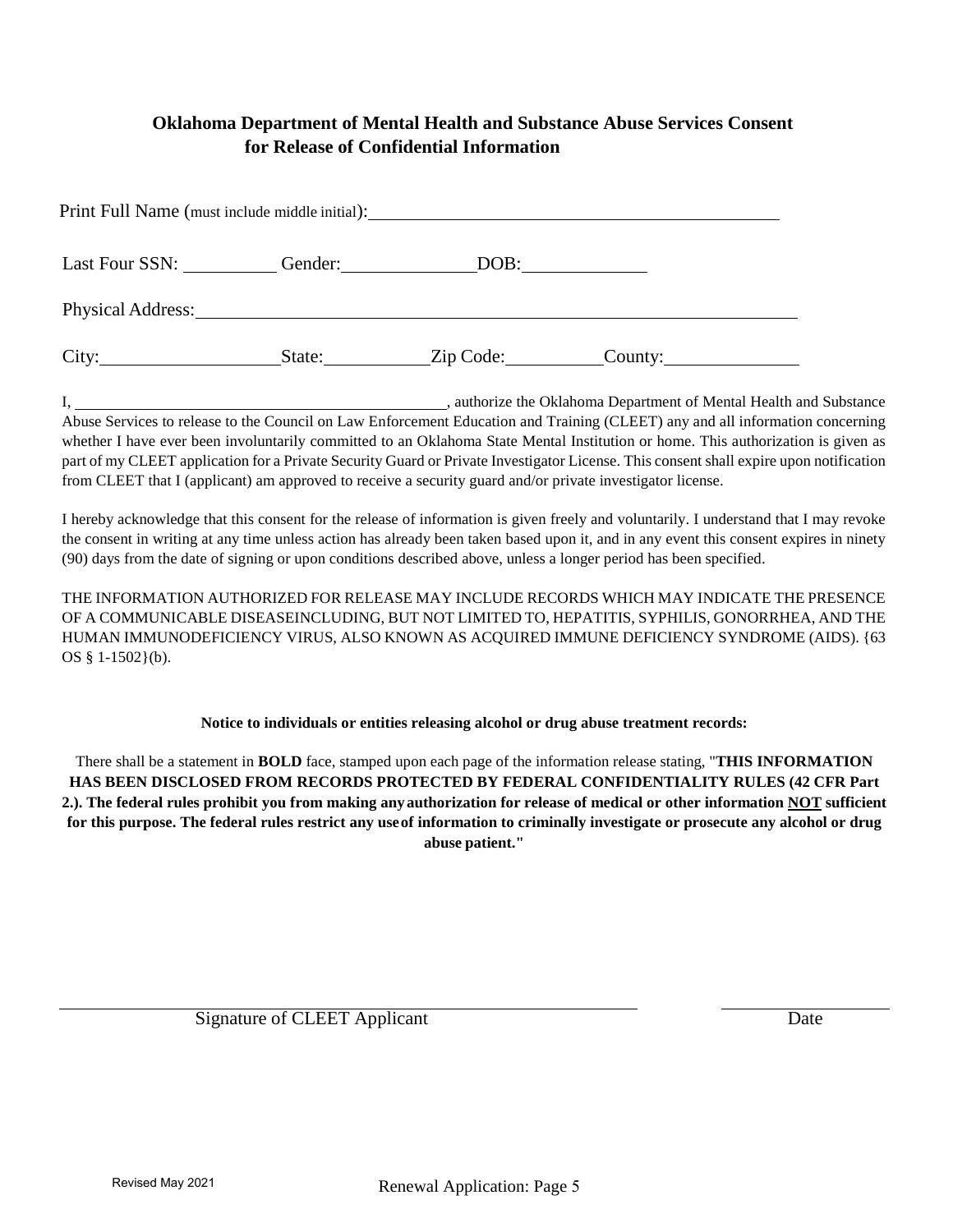### **COUNCIL ON LAW ENFORCEMENT EDUCATION AND TRAINING**

## **EMPLOYMENT VERIFICATION**

**For Renewals and Upgrades License Only**

This form is only to be used to verify employment of an applicant with an agency during the process of a renewal or upgrade application. This form **does not replace** a Notice of Employment.

| AGENCY NAME (as on license):                                                                                                                                                                                                                               |                                   |            |                                                                                                            |  |
|------------------------------------------------------------------------------------------------------------------------------------------------------------------------------------------------------------------------------------------------------------|-----------------------------------|------------|------------------------------------------------------------------------------------------------------------|--|
| <b>First Name</b>                                                                                                                                                                                                                                          | МI                                | <b>SSN</b> | License#                                                                                                   |  |
| The individual named above is still active with the agency from the original hired date<br>and is covered under the agency's liability insurance.<br>The individual named above has been terminated from this agency.<br>Date of Termination (MM/DD/YYYY): |                                   |            |                                                                                                            |  |
| I certify the information provided by my agency on this document is correct and accurate. I<br>understand that any false statement may be a crime punishable by fine and/or imprisonment. I<br>understand that CLEET will rely on my attestation.          |                                   |            |                                                                                                            |  |
|                                                                                                                                                                                                                                                            |                                   |            | Date                                                                                                       |  |
|                                                                                                                                                                                                                                                            | Print Name of Manager or Designee |            | CITY/STATE<br>Signature of Manager or Designee<br>SIGNATURE OF MANAGER OR DESIGNEE REQUIRED FOR ACCEPTANCE |  |

Pursuant to Rule 390:35-11-2(b) Licensed security agencies and investigative agencies shall notify CLEET, in writing, of the termination of all licensed security guards, armed security guards, or private investigators employed by said agencies, and that had been covered under said agencies' liability insurance or surety bond. This notification shall be made within five (5) days of the employee's termination, and shall include the employee's name, social security number, and private security license number. Failure to comply may result in fines and/or penalties being assessed Pursuant to Rule 390:35 Appendix 'C'.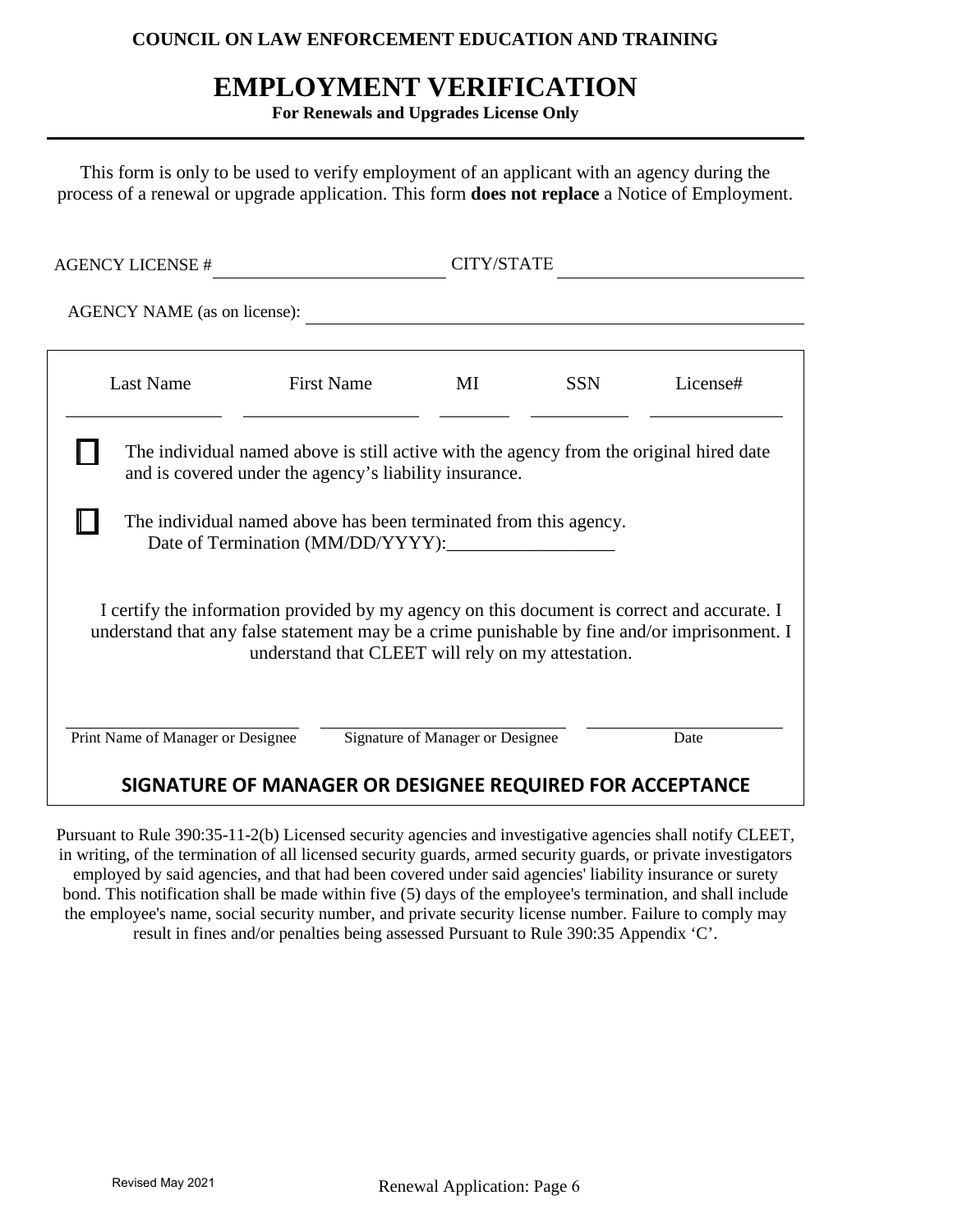# **Background Information**

*One of the leading causes of delays when processing an application is the failure of the applicant to provide requested documentation on any criminal history, charge history (including traffic charges), arrest record or court ruling, to include federal, tribal, district, and municipal courts. Please ensure that certified copies of any court document, or orders, are included regardless of the case outcome. Discovery that an applicant has submitted an application without fully disclosing their criminal history could result in, at a minimum, the immediate denial of the license being requested.* 

### **Record Notification and Authorization**

| (INITIAL)                                                                                                       | I understand that my fingerprints will be used to check the criminal records of OSBI and FBI.                                                                                           |  |  |
|-----------------------------------------------------------------------------------------------------------------|-----------------------------------------------------------------------------------------------------------------------------------------------------------------------------------------|--|--|
|                                                                                                                 | If there is a criminal history in question, I will be given the opportunity to change, correct, or update any information by notifying the appropriate arresting agency or court clerk. |  |  |
|                                                                                                                 | I have read and understand Page 7 Appendix (Applicant Notification and Record Challenge and Privacy Act<br>Statement) of this document.                                                 |  |  |
|                                                                                                                 | I authorize CLEET to release, to me, any criminal finding from the FBI fingerprint return.                                                                                              |  |  |
| I have read and understand the above information and attest to my understanding by affixing my signature below. |                                                                                                                                                                                         |  |  |
| Signature: ___                                                                                                  | Date:                                                                                                                                                                                   |  |  |
|                                                                                                                 |                                                                                                                                                                                         |  |  |

Printed name: \_\_\_\_\_\_\_\_\_\_\_\_\_\_\_\_\_\_\_\_\_\_\_\_\_\_\_\_\_\_\_\_\_\_\_\_\_\_\_\_\_\_\_\_\_\_\_\_\_\_\_\_\_\_\_\_\_\_\_\_\_\_\_\_\_\_\_\_\_\_\_\_\_\_\_\_\_

*Please note: If the applicant does not reply to any letter received by CLEET Private Security Division within 30 days, the application cannot be processed and will be denied.*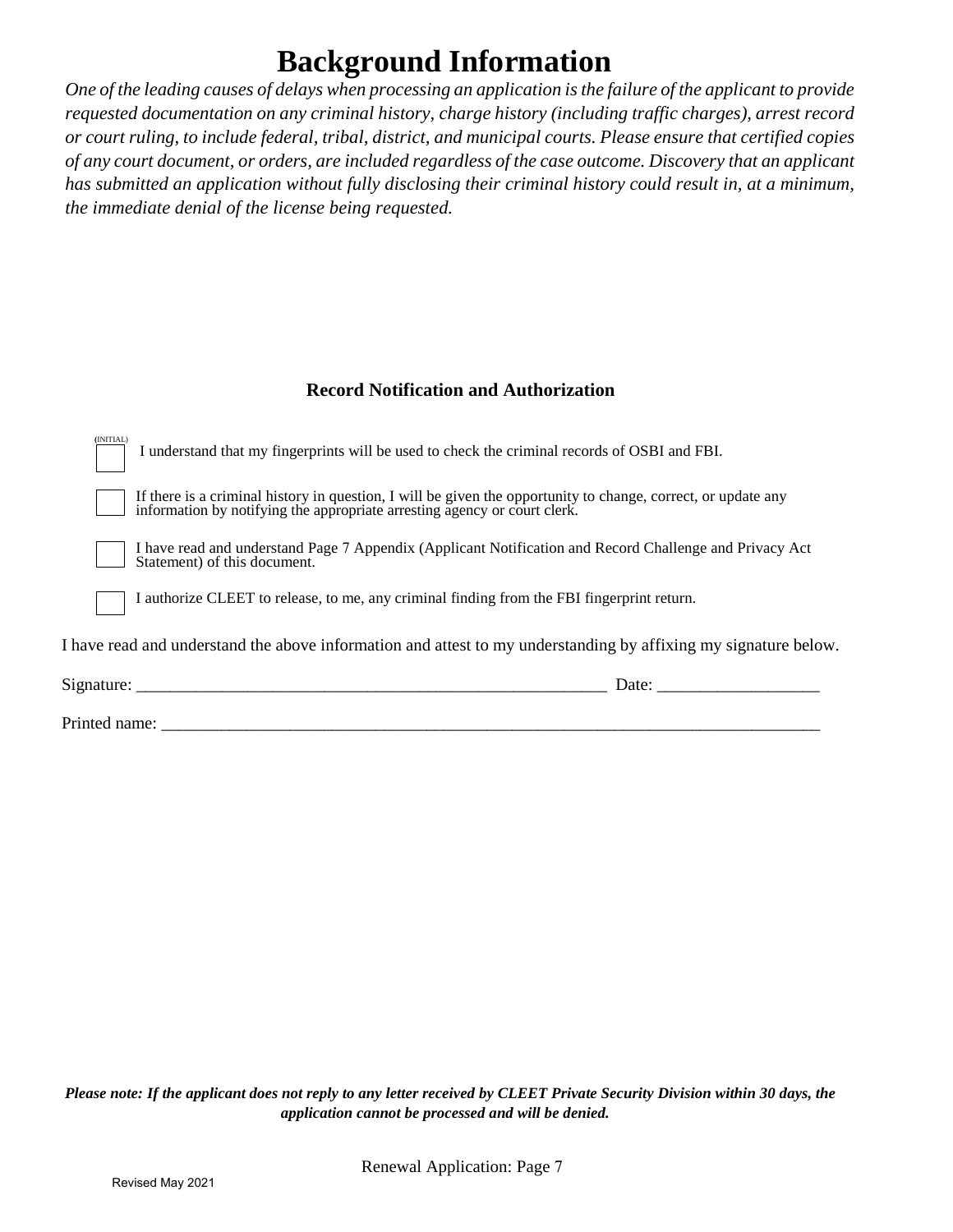# **Privacy Act Statement and Applicant Notification**

**Authority:** The FBI's acquisition, preservation, and exchange of fingerprints and associated information is generally authorized under 28 U.S.C. 534. Depending on the nature of your application, supplemental authorities include Federal statutes, State statutes pursuant to Public Law 92-544, Presidential Executive Orders, and federal regulations. Providing your fingerprints and associated information is voluntary; however, failure to do so may affect completion or approval of your application.

**Principal Purpose:** Certain determinations, such as employment, licensing, and security clearances, may be predicated on fingerprint-based background checks. Your fingerprints and associated information/biometrics may be provided to the employing, investigating, or otherwise responsible agency, and/or the FBI for the purpose of comparing your fingerprints to other fingerprints in the FBI's Next Generation Identification (NGI) system or its successor systems (including civil, criminal, and latent fingerprint repositories) or other available records of the employing, investigating, or other responsible agency. The FBI may retain your fingerprints and associated information/biometrics in NGI after the completion of this application and, while retained, your fingerprints may continue to be compared against other fingerprints submitted to or retained by NGI.

**Routine Uses:** During the processing of this application and for as long thereafter as your fingerprints and associated information/biometrics are retained in NGI, your information may be disclosed pursuant to your consent, and may be disclosed without your consent as permitted by the Privacy Act of 1974 and all applicable Routine Uses as may be published at any time in the Federal Register, including the Routine Uses for the NGI system and the FBI's Blanket Routine Uses. Routine uses include, but are not li[mited to, disclosures to: em](https://www.fbi.gov/cjis/identity-history-summary-checks#challenge-of-an-identity-history-summary)ploying, governmental or authorized non-governmental agencies responsible for employment, contracting, licensing, security clearances, and other suitability determinations; local, state, tribal, or federal law enforcement agencies; criminal justice agencies; and agencies responsible for national security or public safety.

#### **Applicant Record Challenge**

**Applicant Record Challenge:** Before a final decision is made, you have the opportunity to complete or challenge the accuracy of the information contained in the FBI identification record. The procedure for obtaining a change, correction, or updating an FBI identification record is set forth in Title 28, CFR 16.34. For information on updating the national criminal history record, visit [www.FBI.gov](http://www.fbi.gov/) or https:/[/www.fbi.gov/cjis/identity-history-summary-checks#challenge-of-an-identity-history-summary.](http://www.fbi.gov/cjis/identity-history-summary-checks#challenge-of-an-identity-history-summary)

If certified documents are obtained for the purpose of updating your criminal history record, the documents should be forwarded to the FBI and to the repository in the state where the arrest occurred.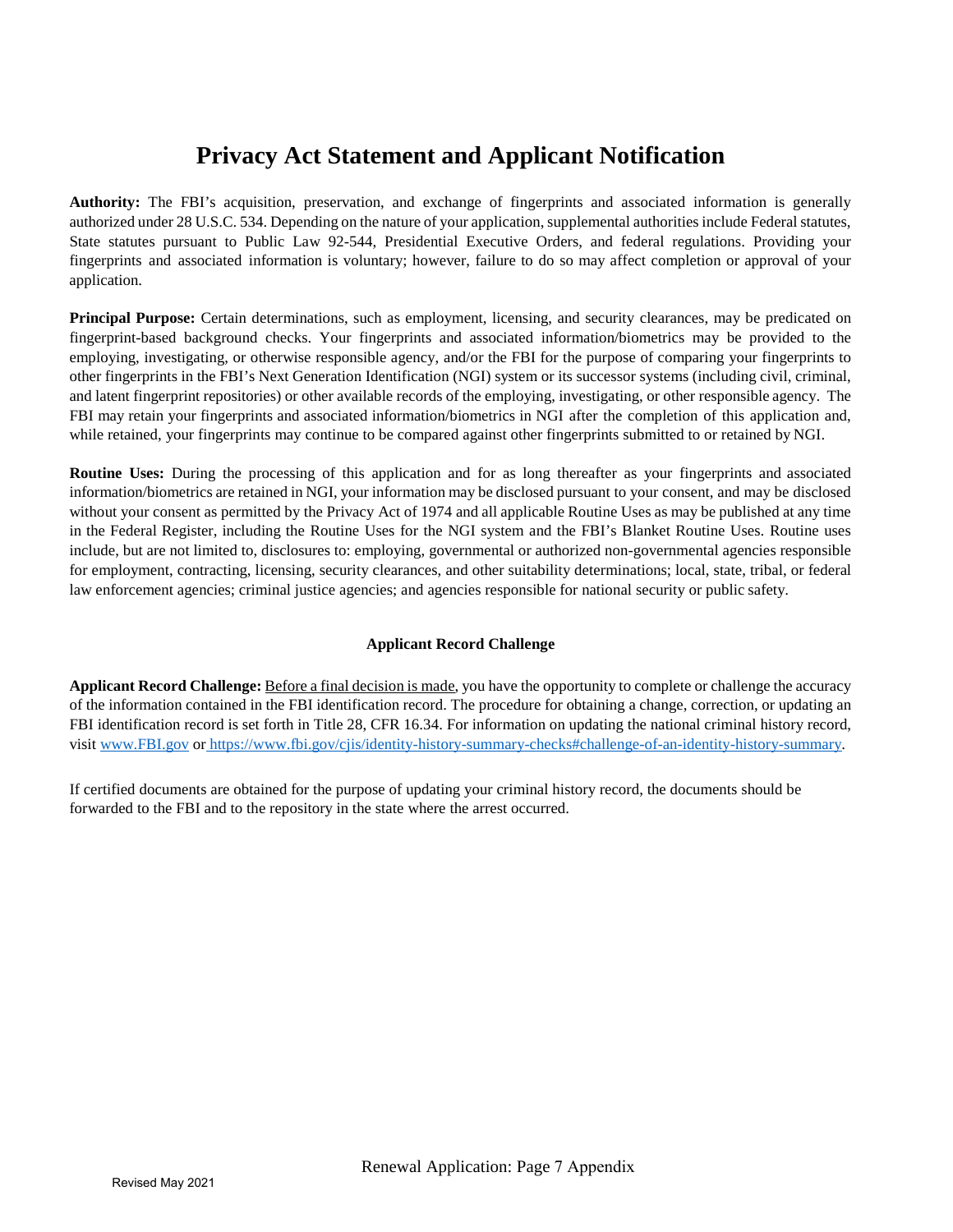### LIST OF DISQUALIFYING OR POTENTIALLY DISQUALIFYING PLEAS AND CONVICTIONS

Any conviction for a felony offense, including any suspended sentence or deferred judgment. Any plea of guilty, nolo contendere (no contest), an "Alford" plea, or any plea other than a not guilty plea in a felony case.

Any conviction for one of the following offenses (whether felony or misdemeanor), including any suspended sentence or deferred judgment:

Larceny, Theft, False pretense, Fraud, Embezzlement, False personation of a peace officer, Any offense involving moral turpitude, Any offense involving a minor as a victim, Any nonconsensual sex offense, Any offense involving the possession, use, distribution, or sale of a controlled dangerous substance, Any offense involving a firearm, Assault and battery, Extortion, Treason, Murder, Manslaughter, Shoplifting, Forgery, Arson, Kidnapping, Periury. Tax evasion, Unauthorized use of a motor vehicle, Conspiracy to commit any of the offenses in this list, Accessory after the fact to any offenses in this list, Hijacking, Receiving or possession of stolen property, Burglary, Tax fraud, Swindling, Inciting or being involved with a riot, Any conviction of a civil rights violation, Desertion, Escape from jail, prison, or custody, Resisting arrest, Assault and battery upon a police officer, False and bogus checks, Terrorist activities, Assist in suicide, Bigamy, An attempt to commit one of the above offenses, Any offense of driving while intoxicated or driving under the influence of intoxicating substance, or entry of a final order of protection against an applicant or licensee.